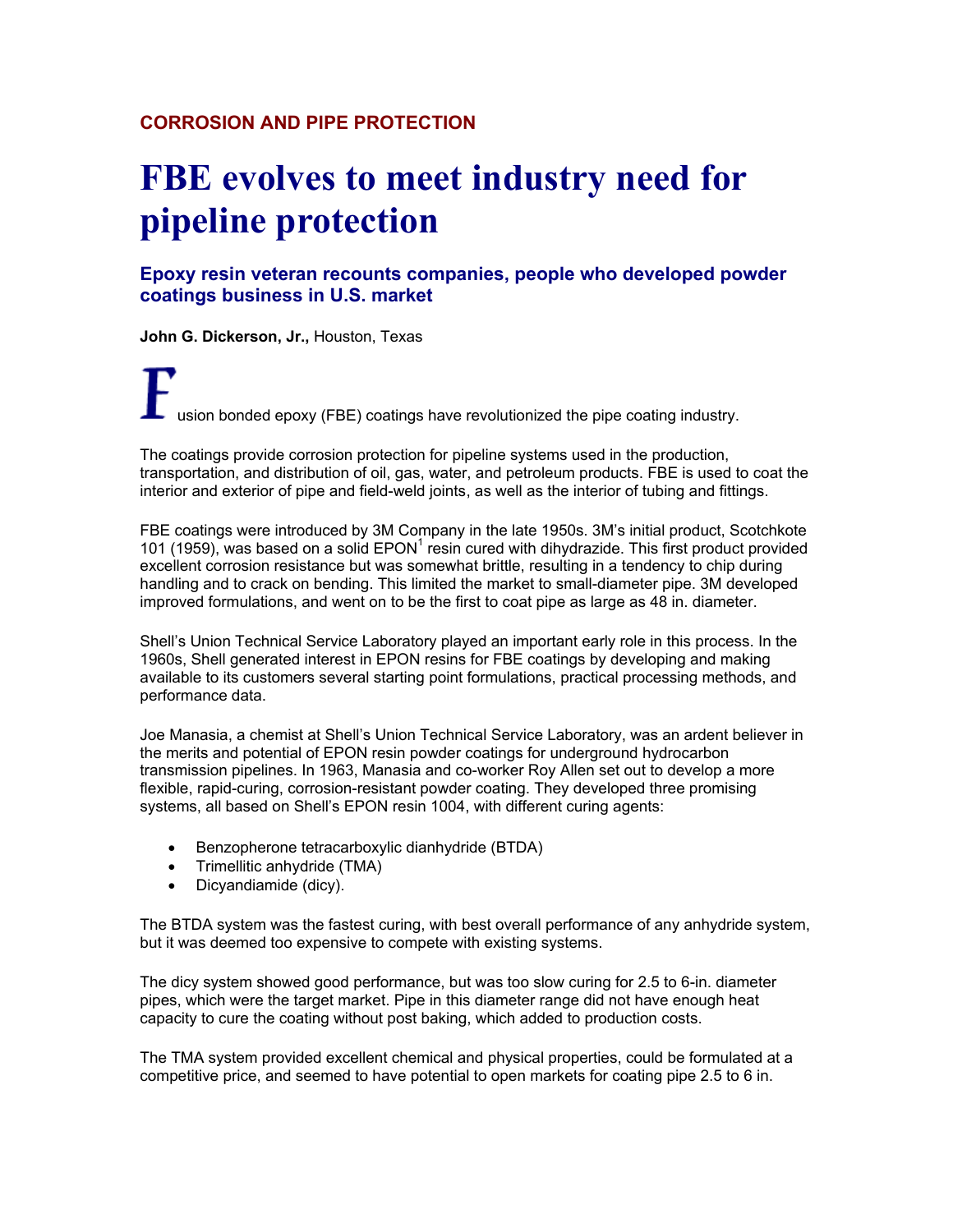diameter. This system was selected for extensive testing. Laboratory tests showed the TMAbased coating provided:

- Toughness and flexibility to withstand rough handling during transportation and bending in the field during installation
- Excellent corrosion resistance
- Good heat resistance "burnback" of the coating during welding was only one inch
- Good chemical resistance to alkali, acid, and a range of solvents.
- Rapid cure 30 seconds when electrostatically sprayed on pipe heated to  $425$  to 475°F.

**Early field tests.** Despite even the best laboratory test results, any new corrosion protection system must be field tested to determine performance under operating conditions, both below and above ground. Shell's Dennis Neal recalls that Shell Pipeline personnel, particularly Ed Karraker, Lloyd Nelson, and Harold Layne, helped arrange in-ground testing of Shell's TMA system in about 13 different locations, representing different service and soil conditions.

The first test was on 56,000 ft of 6-in. pipe installed in Puerto Rico, in the winter of 1965 – 66. Pipe was coated on the inside and outside at the H. C. Price Co. plant in Philadelphia with EPON resin powder supplied by Armstrong Products Co. An EPON 1004/TMA powder was used on the exterior, and an EPON 1004/BTDA powder on the interior. Pipe was prepared in the conventional manner. It first passed through a burn-off oven to remove grease and mill lacquers, then cleaned with a wheel-type, grit-blasting 'achine, and heated at 425° to 475°F.

Epoxy powder coating was applied to the hot pipe by electrostatic spray. The pipe's heat was sufficient to melt and cure the coating in less than a minute. Pipe was then water-cooled and inspected for imperfections, which were repaired on the spot. Roy Allen, who accompanied Dennis Neal on the Puerto Rico test, formulated a two-component, ambient-temperature curing, solventless EPON resin coating to cover the weld joints. The two components were packaged in kits for convenient use in field application.

Another test installation of the EPON 1004-TMA coating was made in Bermuda in September 1966, on 7,000 ft of 6-in. aluminum pipe that would carry aviation fuel. Coating was applied to the exterior only. No internal coating was required. This was an interesting application because the pipe sections were swaged together, not welded. The longest test section was 64,000 ft of 4-in. pipe laid in Lea County, New Mexico, in the spring of 1966.<sup>2</sup>

**Commercial development.** 3M and Napko were pioneers in developing and promoting FBE coatings, particularly for large-diameter pipe. Shell promoted its EPON-TMA technology to some of its customers, with an eye toward commercial development. Neal, a technologist in the Head Office Resins Department, headed the market development and in-ground testing of the TMA system for oil and gas transmission pipe. Neal and Manasia went out as a team explaining formulations, compounding techniques, and related application methods to a number of companies, including:

- Armstrong Products Co., Warsaw, Indiana
- Napko (now Dupont Powder Coatings), Houston, Texas
- Cook Paint and Varnish Co. (now Lilly Industries) Kansas City, Missouri
- Mobil Finishes (now Jotun) $3$
- Hysol (now Dexter Corp.).

Armstrong, Napko, Cook Paint, and Mobil embraced the technology, and manufactured EPON 1004/TMA powders. 3M declined to accept the Shell TMA technology, feeling they were well along on in their own research and development of FBE coatings.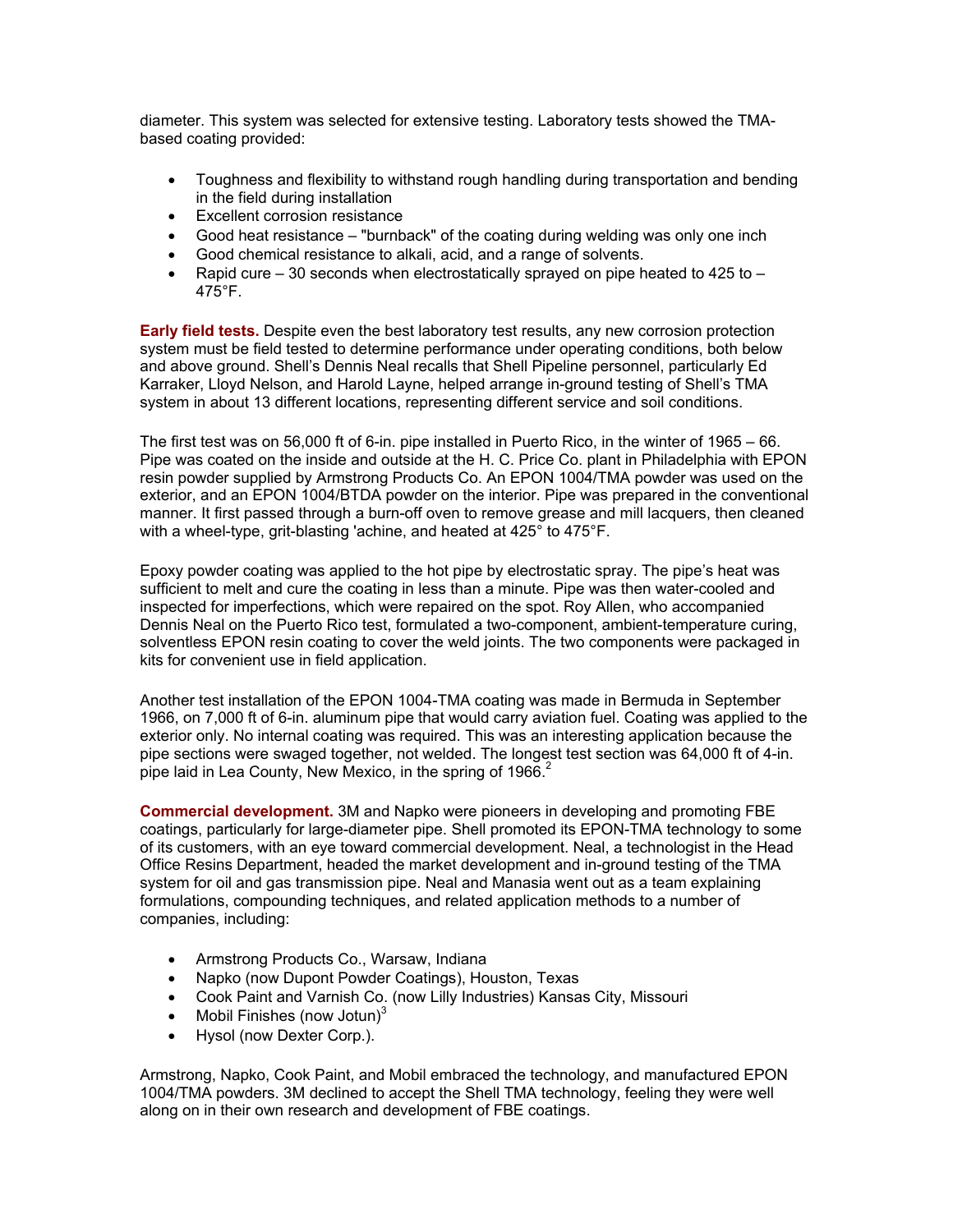Of the companies that were given the Shell TMA technology, Napko was the first to take action. Napko already was supplying two-component solvent-based EPON resin interior coatings for large-diameter gas transmission pipe. Joe Rench, Napko's Executive Vice President, recognized the potential for an improved exterior coating for large diameter pipe – one that could be easily applied, withstand shipping and field handling, and provide long-term corrosion protection. He also was convinced that successful marketing required a good applicator.

Midwestern Welding Co. Ltd. was one of Napko's customers for solvent-based epoxy internal pipe coatings. Midwestern operated five internal pipe-coating plants across the U.S., at least two of which were equipped to coat the interior of large diameter gas transmission pipe. One was at Gadsden, Alabama (opened in 1960 next to a Republic Steel plant), and the other at Steelton, Pennsylvania (opened in 1964 next to a Bethlehem Steel plant).

In the mid 1960s, Midwestern Welding formed a subsidiary, Midwestern Coating Corp., to build and operate external FBE pipe-coating plants, first at Gadsden, and then at Steelton. These first Midwestern plants were modest operations. Rench considered Midwestern a good company to work with, to develop markets for large-diameter, FBE-coated pipe.

In 1969, Midwestern designed and built new pipe coating lines at Gadsden, Alabama, to coat up to 30-in. diameter pipe; and at a new plant at Steelton, Pennsylvania, to coat up to 42-in. diameter pipe. These were the maximum pipe sizes produced by Republic Steel Co. at Gadsden and by Bethlehem Steel Co. at Steelton. Napko supplied the FBE coating used by Midwestern. This was a two-coat system – a solvent-based epoxy-phenolic primer, and an EPON 1004-TMA powder topcoat.<sup>4</sup>

The plants operated on a "trolley" system. Pipe was carried on a trolley, first to a large soaking oven to bring it up to desired temperature; then to the next station where it was sprayed with a solvent-based primer; then to a Ransburg electrostatic spray-powder coating station. Coated pipe was post baked for 10 minutes at 400°F, mainly to cure the prime coat, even though primer and powder coats were cured simultaneously.

In 1970, Neal was released from Shell to work for Midwestern Coating Corp. as executive vice president. Ron Carlson, an engineer formerly at Shell's Union Technical Service Laboratory, had been Midwestern's sales manager since late 1967. Al Seigmund was Napko's "man" at the Steelton plant supervising FBE application.

Midwestern Coating supplied 24-in. and larger-diameter coated pipe to such companies as Tennessee Gas, El Paso, and Transco. The entire 28-in. Explorer product pipeline from Houston to Tulsa, in which Shell was the major partner, was coated at Gadsden. Altogether, about 150 mi of 20 through 42-in. pipe was coated successfully at the Steelton plant until 1972, when an explosion terminated operations. The plant was not immediately rebuilt, but by this time the technical and commercial feasibility of coating large-diameter pipe with FBE had been established. Neal left Midwestern, but Carlson continued on, developing markets for epoxy pipe coatings, and assisting in the construction of a new FBE coating plant at Steelton a few years later.<sup>5</sup>

While marketing FBE coatings for large-diameter pipe, Carlson saw the "weak link" at weld joints. He began developing a method for applying FBE to field girth welds, the area where two sections of pipe are welded together during construction. Soon thereafter, Carlson established Commercial Resins Co. to continue development of girth-weld coating equipment. The goal was to coat pipelines with FBE from end-to-end, including field construction welds and fittings.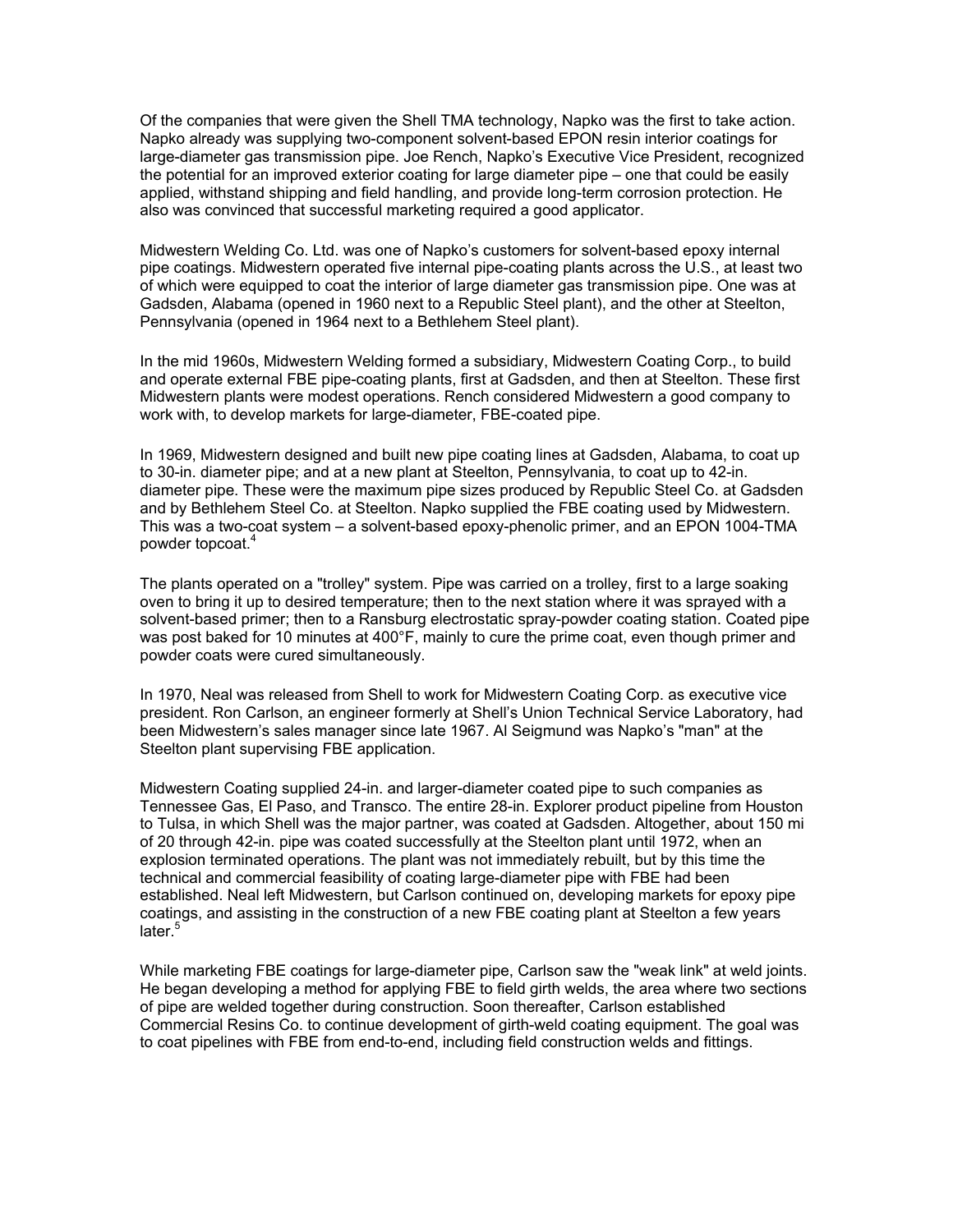In the late 1960s, Joe Manasia and Jim Todd developed a more user-friendly formulation based on EPON 1004, cured with dicyandiamide ("dicy"). This system cured fast enough to coat largediameter pipe, 16 through 48 in., without requiring a post cure.

Unlike the smaller-diameter pipe on which Manasia and Todd tried dicy-cured epoxy powders earlier, larger diameter pipe has thicker walls with a higher heat capacity, and is processed slower. The EPON resin 1004-dicy system provided an excellent balance of corrosion resistance and physical properties, particularly better flexibility, compared with TMA-cured systems. Proprietary epoxy resin-dicy systems, modified with accelerators, additives, and improved pigments are the principal FBE pipe-coating systems in the 1990s.

3M followed a different path to commercialization. Rupert F. Strobel, business manager, Corrosion Protection Products at 3M Company<sup>6</sup> recalls 3M's development and commercialization of FBE coatings dating back to 1959 – 1960. The Electrical Products Division, which produced vinyl insulating tape for the electrical industry, began selling vinyl tape to operators for wrapping pipeline weld joints.

At the time, the standard external coating for oil and gas lines was a thick coating of hot coal tar. With vinyl tape, 3M was supplying product for about one foot of every 40-ft pipe section. Supplying product for the other 39 feet presented a technical and marketing challenge. 3M perceived that a complete vinyl tape system would not replace coal tar, so they looked for new technology.



**Fig. 1.** In 1960, when there was no commercially available equipment to apply powder to pipe, 3M built this pipecoating machine to apply its Scotchkote 101 epoxy powder. *Photo courtesy Rupert F. Strobel, 3M Co.*



**Fig. 2.** Crews install the first pipeline coated with 3M's Scotchkote 101 for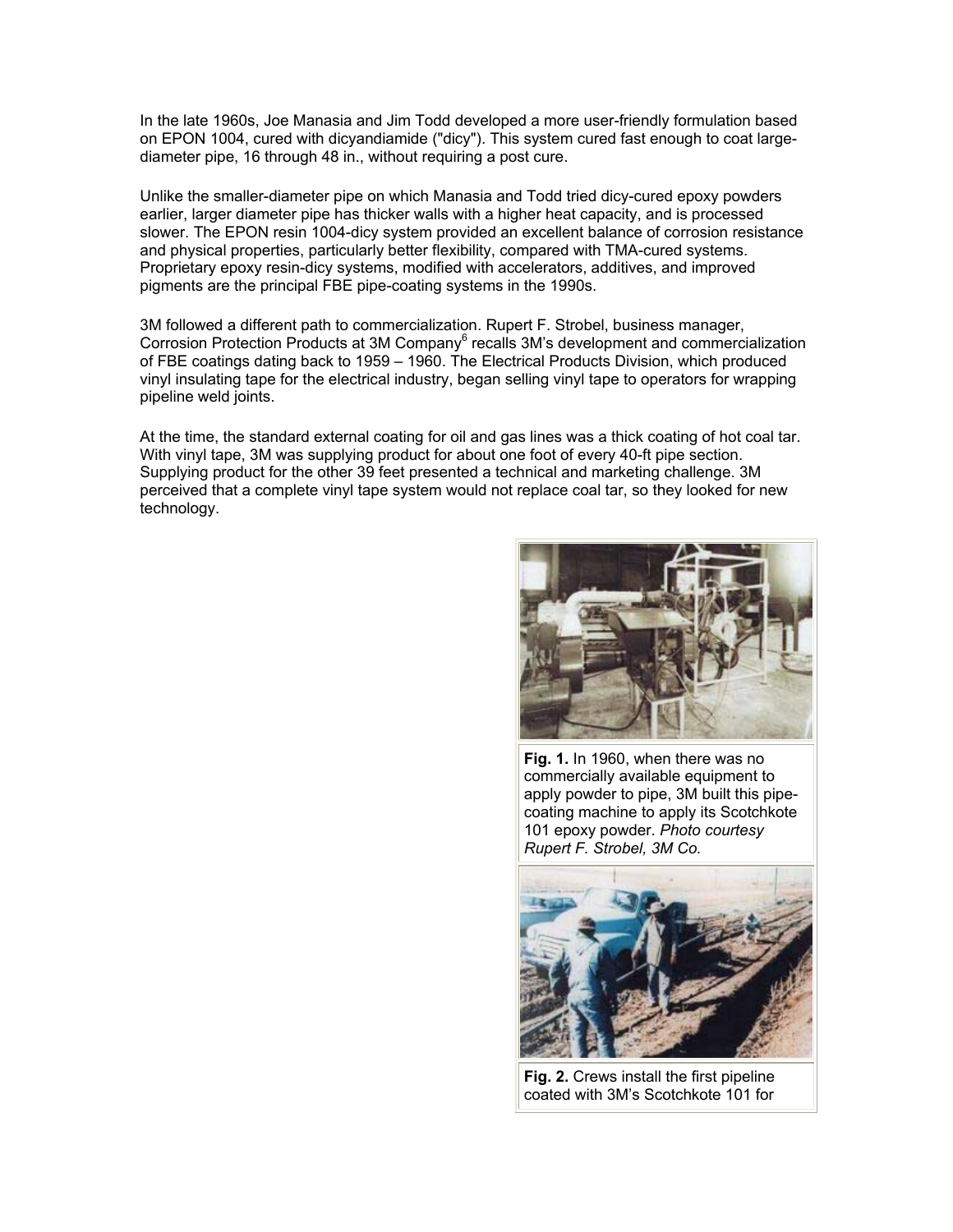A group at 3M, which had been working on epoxy molding powders, learned of the Gemmer patent. This patent described a fluid-bed method of applying thermoplastic powder coatings to heated metal

Pioneer Natural Gas Co. in New Hope, New Mexico, in 1960*. Photo courtesy Rupert F. Strobel, 3M Co.*

products. This technology seemed potentially applicable to pipe coating. 3M had experience with a solid dihydrazide curing agent for epoxy resins, and decided to try the system for pipe coatings. They first tried making an epoxy powder by dry-blending the resin, curing agent, pigment and filler. Like other researchers, they found this unsatisfactory.

The 3M group then migrated to a 2-roll rubber mill. As the solid epoxy resin was milled and the temperature increased to soften the resin, the powdered dihydrazide, fillers, and pigment were added. Shortly thereafter, the mixture was taken off the mill, cooled, and ground. 3M found this first (dihydrazide) FBE powder had a major drawback: it required a post bake to cure properly.

While experimenting with different catalyst systems, Strobel accidentally discovered the answer. He had dipped a hot piece of 2-in. pipe into a fluid bed of epoxy powder and was holding it in one hand with a pair of pliers on his way to place it in an oven for post bake, when someone stopped him to ask a question. As he went on his way after answering, he noticed that the coated pipe looked different. He touched it and found it had gelled (partially cured) in that short time. Before placing it in the oven, he looked at it again. This time, it had fully cured. Now 3M had a potentially viable epoxy powder pipe coating which could be cured rapidly with the pipe's residual heat, no post baking required.

In less than a year, 3M developed their Scotchkote 101 epoxy powder. There was no commercially available equipment to apply powder to pipe, so 3M built their own (Fig. 1). The first commercial application was made in February 1960 at Briner Rustproofing Co. in Albuquerque, New Mexico. The job was for a Pioneer Natural Gas Co. 2-in. diameter gas feeder line to New Hope, Texas. The pipe is still in service (Fig. 2.)

That was the beginning, but as is the case with so many new developments, 3M found they were about 10 years ahead of their time. Strobel recalls pipeline people wondering whether "that paint" was going to be as tough as coal tar coating. To demonstrate the FBE pipe coating's toughness, 3M representatives would beat the coating off the coal tar enamel-coated pipe with a piece of pipe coated with Scotchkote 101. The coal tar enamel flew off; the Scotchkote coating remained intact.

3M began to receive orders for Scotchkote 101, to coat small-diameter pipe. Their first coating machine could only coat up to 4-in. diameter pipe. Interest developed slowly for specialty uses. For example, pipeline contractors liked FBE-coated pipe for driving pipe under streets, to avoid tunneling-related expenses.

Pipeline contractors gradually came to appreciate the properties of epoxy powder-coated pipe, but wanted the same coating on the weld joints. 3M wanted to develop and build equipment to flame-spray epoxy powder on the weld joint, and worked with a Minneapolis-based welding equipment company to this end (Fig. 3). The method was not entirely satisfactory. For one, there was a problem achieving satisfactory cure. Secondly, when pipeline contractors looked at the capital investment and the complicated technology, they decided to continue using tape on the joints.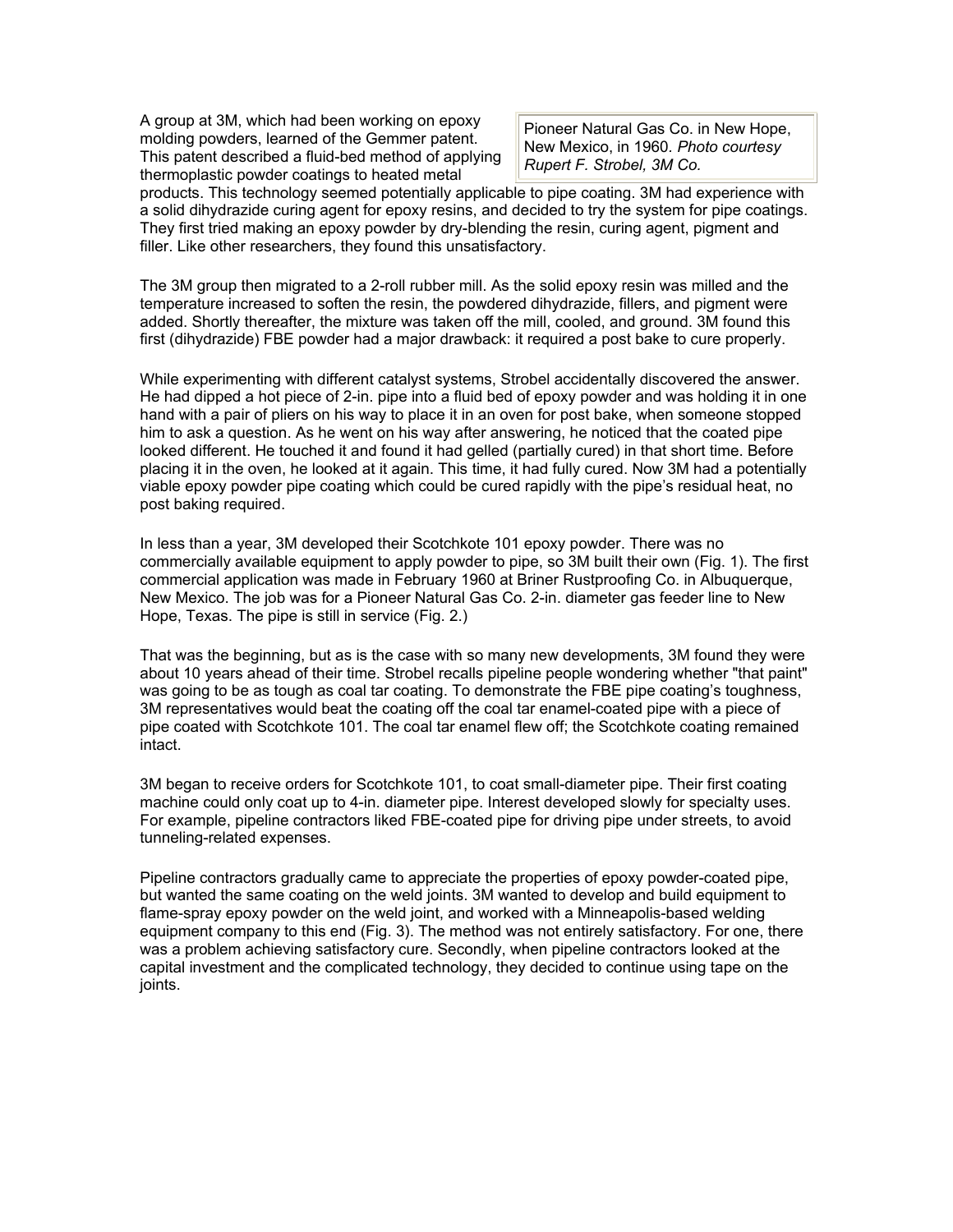

**Fig. 3.** In an attempt to respond to pipeline contractor needs, in the early 1960s 3M worked with a Minneapolis- based welding equipment company to design and build equipment to flamespray epoxy powder on weld joints. *Photo courtesy Rupert F. Strobel, 3M Co.*

The flame-spray effort produced some revolutionary venturi technology, which made it practical to pump powder from a fluid bed to the coating chamber of a pipe-coating machine. The new design pumps operated hour after hour; whereas most other pumps (at this time) plugged up after a few hours. 3M donated this technology to the industry.

In 1961, Banister, a Canadian company, built an FBE pipe-coating plant in Canada and shipped it to Warren, Ohio. This was the second FBE coating plant in the United States. Rupert Strobel helped start up this plant using Scotchkote 101. Pipe was sandblasted, heated, and run through a powder chamber. The early powder coating chamber, called a "cloud chamber," was just an air chamber filled with powder. The powder was augured into a materials-handling blower. Then, it was distributed in the chamber by a series of vacuum cleaner type hoses leading to flattened funnels that applied powder in a circular pattern over the pipe. This first plant could coat up to 6 in. diameter pipe (Fig. 4).



3M next worked with H. C. Price Co., coating pipe up to 12-in. diameter. Harold Price started out as a welding contractor for cross-country pipelines. The company became general pipeline contractors, and got into the pipe-coating business with mastics and concrete in the early 1950s. Price started coating pipe with FBE supplied by 3M in 1962, at a new plant in Philadelphia. 3M had convinced Philadelphia Electric Co.'s Gas Division to use FBE-coated pipe for their household gas distribution lines. Price first applied FBE using the 3M "cloud box" method.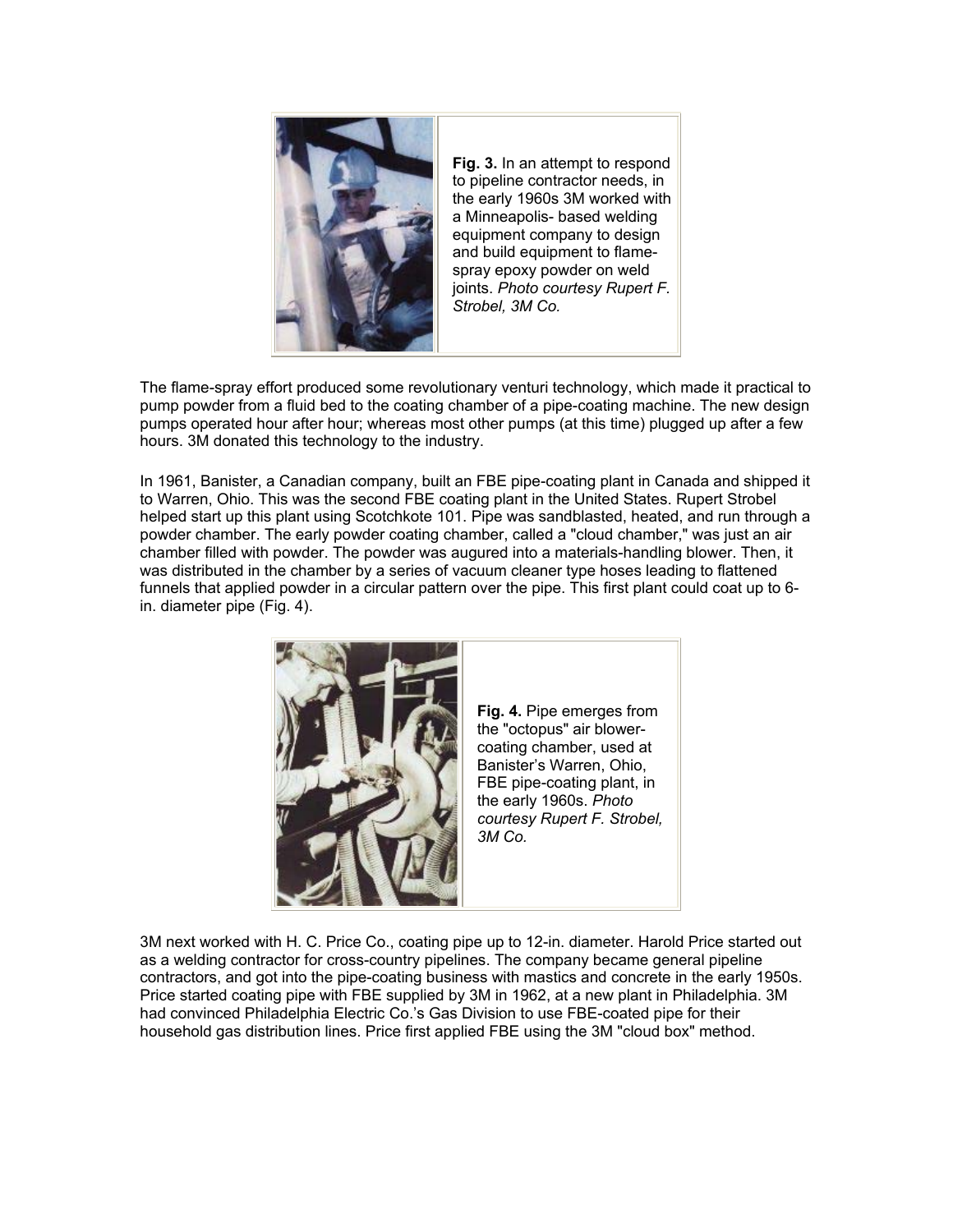About a year later, Price was the first company to apply FBE by electrostatic spray, using a new Ransburg electrostatic-spray system (Fig. 5). The 3M venturi technology, from the flame-spray pump development, was used to feed the spray guns from a fluid bed. Electrostatic-spray guns were positioned at holes in the side of a fiber drum to coat heated pipe as it passed horizontally through the drum. H. C. Price developed improved coating processes, and was the first company to use flame spraying to patch "holidays" in FBE-coated pipe.

Price was a major FBE pipe-coater for many years. The company built a plant in Orrville, Ohio, to coat largediameter pipe, up to 36 in. This plant closed after a few years. Price also operated a plant in Galveston, Texas, for a while. After several joint ventures and acquisitions, the



**Fig. 5.** H.C. Price was the first company to apply FBE to pipe by electrostatic spray, using a Ransburg electrostatic spray system*. Photo courtesy Rupert F. Strobel, 3M Co.*

derivative of H. C. Price Co. became a part of Bredero Price Co., a Bredero-Shaw Group Co., the largest pipe-coater in the U.S.

In 1965, 3M introduced Scotchkote 202, a more flexible coating based on a solid EPON resin, and cured with methylenedianiline. By this time, 3M was making FBE on a 60-in. rubber mill. The resin was banded on the mill. Curing agent, pigment, filler, and flow-control agents were milled into the warm, semi-solid resin. The sheeted mixture was taken off the mill, cooled and ground to a fine powder in a hammer mill.

3M wanted to show the pipeline industry that 3M's epoxy powder coating and application process was feasible for coating large-diameter pipe. Working with Joe Ashlok, owner of Surfcote Company, 3M built a line at Surfcote's Houston plant to coat 16-in. pipe. This was the prototype for a commercial electrostatic spray pipe coater.

In 1970, 3M built the coating machines, supplied the powder, and supervised powder application to 400 mi of 48-in. pipe for the Trans Alaska (Alyeska) pipeline. Rupert Strobel was operations manager and Dick Eikos was engineering manager on the project. Pipe was coated at three locations – Prudhoe Bay, Fairbanks, and Valdez.

**Girth welds.** When the first large-diameter, FBE-coated pipe was laid in 1967, girth welds were protected on the exterior with either a spray applied, two component, solvent-based epoxy coating; a-brush applied, 100% solids, two-component epoxy coating; or merely wrapped with specially designed tape. Marion Frank and Leonard Choate of Tennessee Gas Transmission Co. asked Ron Carlson, then marketing manager for Midwestern Coating and owner of Commercial Resins Co., to design equipment to apply FBE coatings to construction welds.

The first machine designed by Carlson to coat field girth welds with FBE used an electrical induction heating device, engineered by Dr. William Hughes at Oklahoma State University, and a powder application device that resembled a scorpion wrapped around the pipe. The first field trial of the equipment was conducted on a Tennessee Gas Transmission Co. pipeline in Mississippi in 1969. Tennessee Gas encouraged Carlson to perfect the system, and provided opportunities for field trials on their construction projects. During the next two years, Commercial Resins developed a sturdy, practical machine to apply FBE to field welds. Operators liked the results, and started specifying FBE for girth welds during construction, as well as on pipe at coating plants.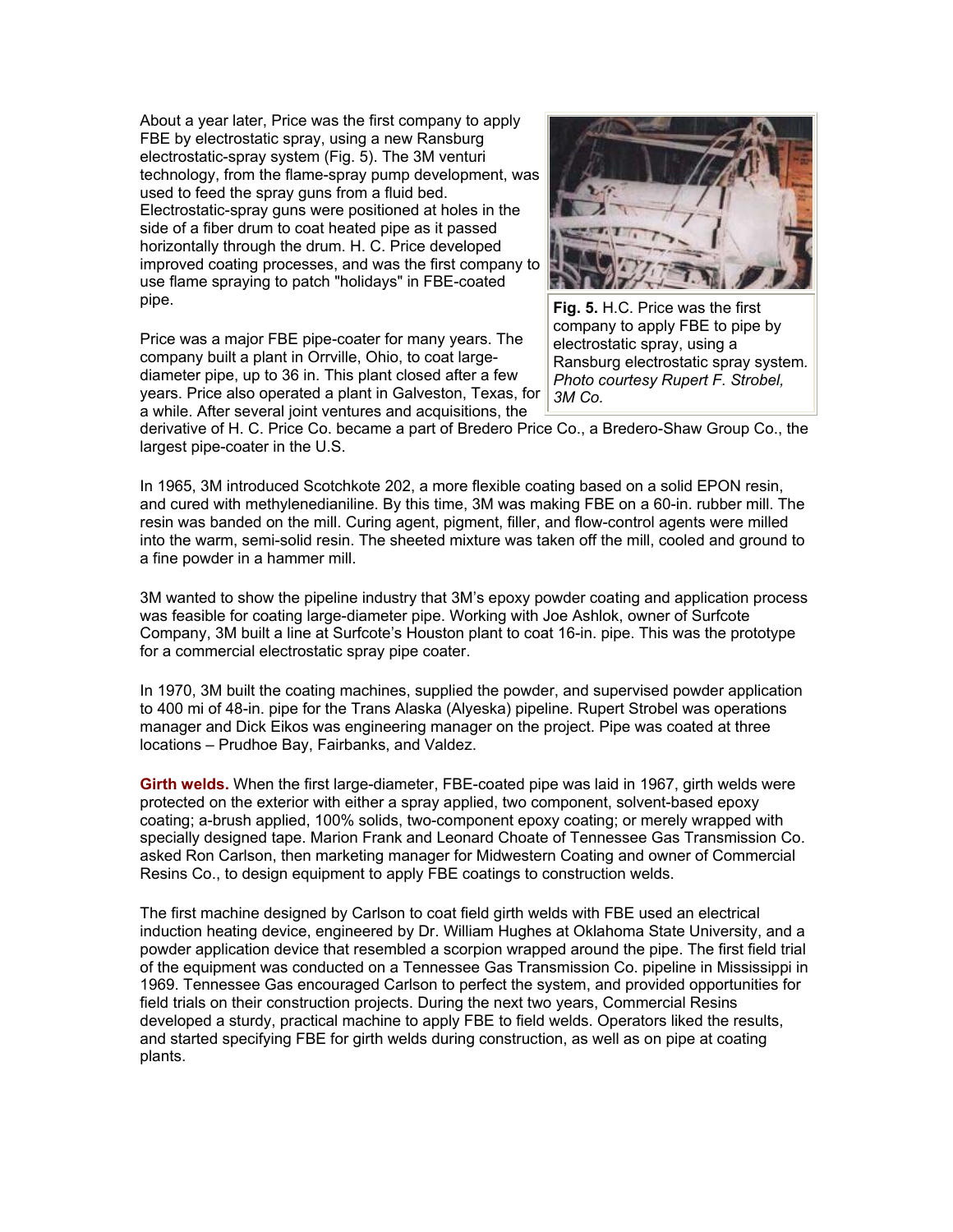In 1975, Commercial Resins Co. started work on a prototype unit to coat internal girth welds with FBE. In 1976, they tested a model on three miles of 20-in. pipe in Louisiana. The company soon developed a commercial, remote-controlled machine that traveled through the completed line on a self-propelled chassis, applying FBE to interior girth welds.<sup>7</sup> A 24 and 30-in. Tennessee Gas pipeline laid in the Gulf of Mexico in the fall of 1977 is believed to have been the first largediameter pipeline coated internally and externally with FBE. It also was the first to have the girth welds coated internally and externally by Commercial Resins.

In 1999, there were three major U.S. suppliers of fusion bonded epoxy powder coatings:

- 3M Company Scotchkote
- Dupont Powder Coatings (Napko, then Herberts-Obrien) Nap-Gard
- Lilly Industries (formerly Cook Paint and Varnish) Pipeclad.

In 1999, about 10 companies applied FBE coatings to oil and gas pipe in the U.S.; there were again about that many outside the U.S. The number of applicators is growing. A few other companies make and apply FBE to their own pipe, mostly internal coating for down hole oil-well pipe. PLG

#### **Acknowledgment**

This article is an edited excerpt from a book entitled, "Fifty Years of EPON<sup>1</sup> resins: A History of the Epoxy Resin Business," in preparation by John G. Dickerson. Copyright to the book is held by J. G. Dickerson.

#### **Literature Cited**

 $1$  EPON is the registered trademark of Resolution Performance Products, LLC.

 $^{2}$  Details of laboratory and field tests were published in a paper presented by Dennis Neal at The Conference on Corrosion and Protection of Pipes and Pipelines, Great Britain, 1968.

 $^3$  Mobil Finishes was acquired by Valspar in 1984. In 1999, Jotun, a Norwegian firm, acquired the (Mobil) Valspar "Mobilox" powder-coating business and licensees.

 $4$  Napko discontinued the solvent-based primer system in the late 1970s, despite its superior performance. It was replaced with a one-coat epoxy powder marketed as Nap-Gard MarkIV. In 1992, Napko (then Herberts-O'Brien) introduced a two-coat (primer and top coat) epoxy powder system which provides higher-temperature performance, and greater resistance to water penetration.

 $<sup>5</sup>$  In 1974, Shaw Co. constructed a new FBE plant just up the river but still on the Bethlehem Steel</sup> complex at Steelton. Shaw operated this plant, which coated 20 to 42-in. pipe, until 1993, when the plant was purchased by Dura-Bond Co., McKeesport, Pennsylvania.

 $^6$  Based on interviews with Rupert Strobel before he retired from 3M in 1998.

 $<sup>7</sup>$  This development is described in detail in an article "Internal Joint Coating Machine," by John</sup> Pfeiffer when he was with Commercial Resins Co., published in *Pipeline Magazine,* March 1978. Pfeiffer is now president of Commercial Coating Services.